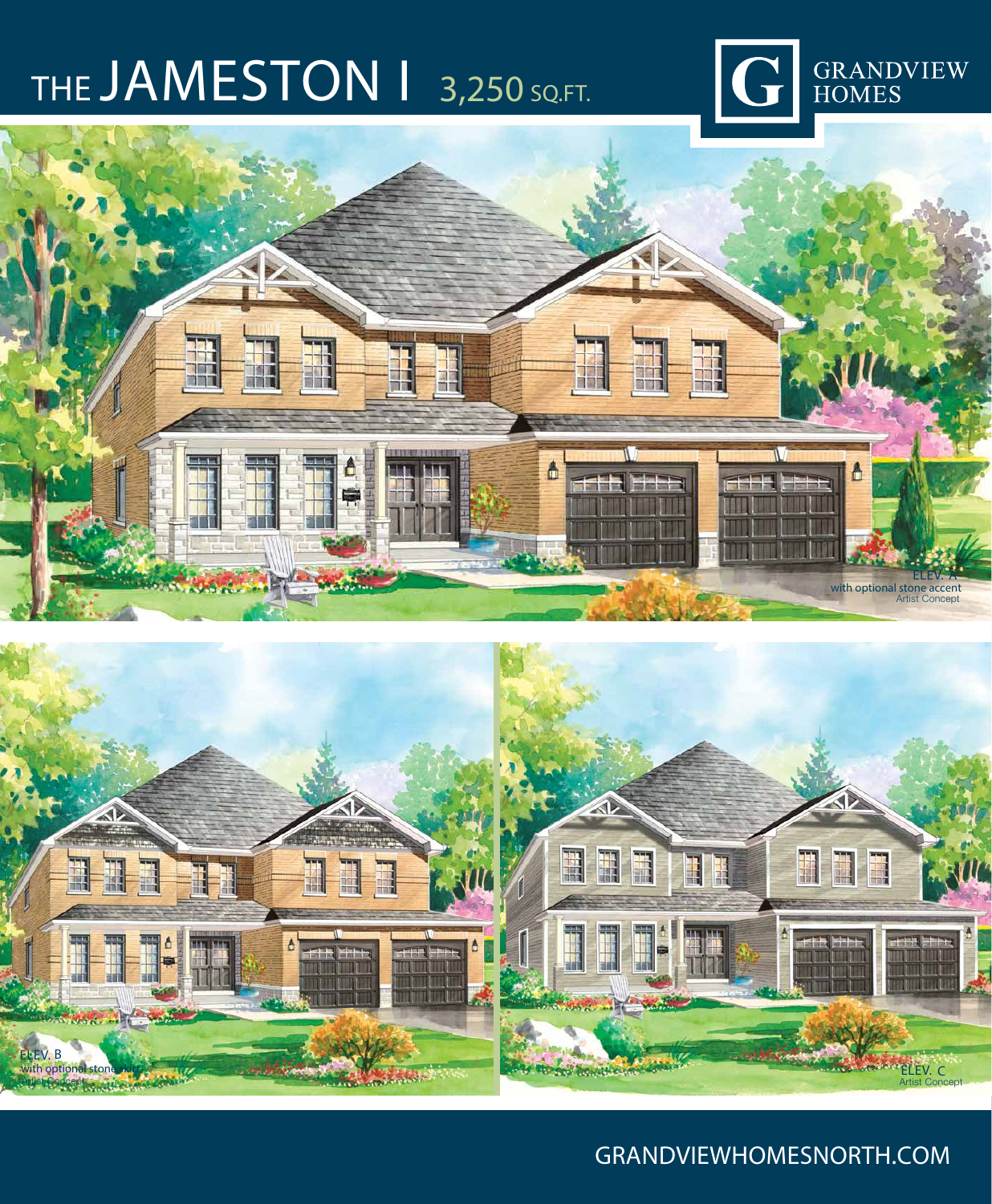ORIENTATION OF HOMES MAY BE REVERSED. STEPS AND PORCHES MAY VARY AT ANY EXTERIOR ENTRANCE WAYS DUE TO GRADING VARIANCE. ACTUAL USABLE FLOOR SPACE MAY VARY FROM THE STATED AREA. SQUARE FOOTAGE OF SOME MODELS MAY INCLUDE AREA THAT IS "OPEN TO BELOW". ALL RENDERINGS ARE ARTIST'S CONCEPT. SPECIFICATIONS AND ARCHITECTURAL DETAILING SUBJECT TO MINOR MODIFICATIONS.SOME FEATURES SHOWN MAY BE OPTIONAL.E.&O.E.

GRANDVIEW<br>HOMES

SECOND FLOOR





## THEJAMESTON I 3,250 SQ.FT.